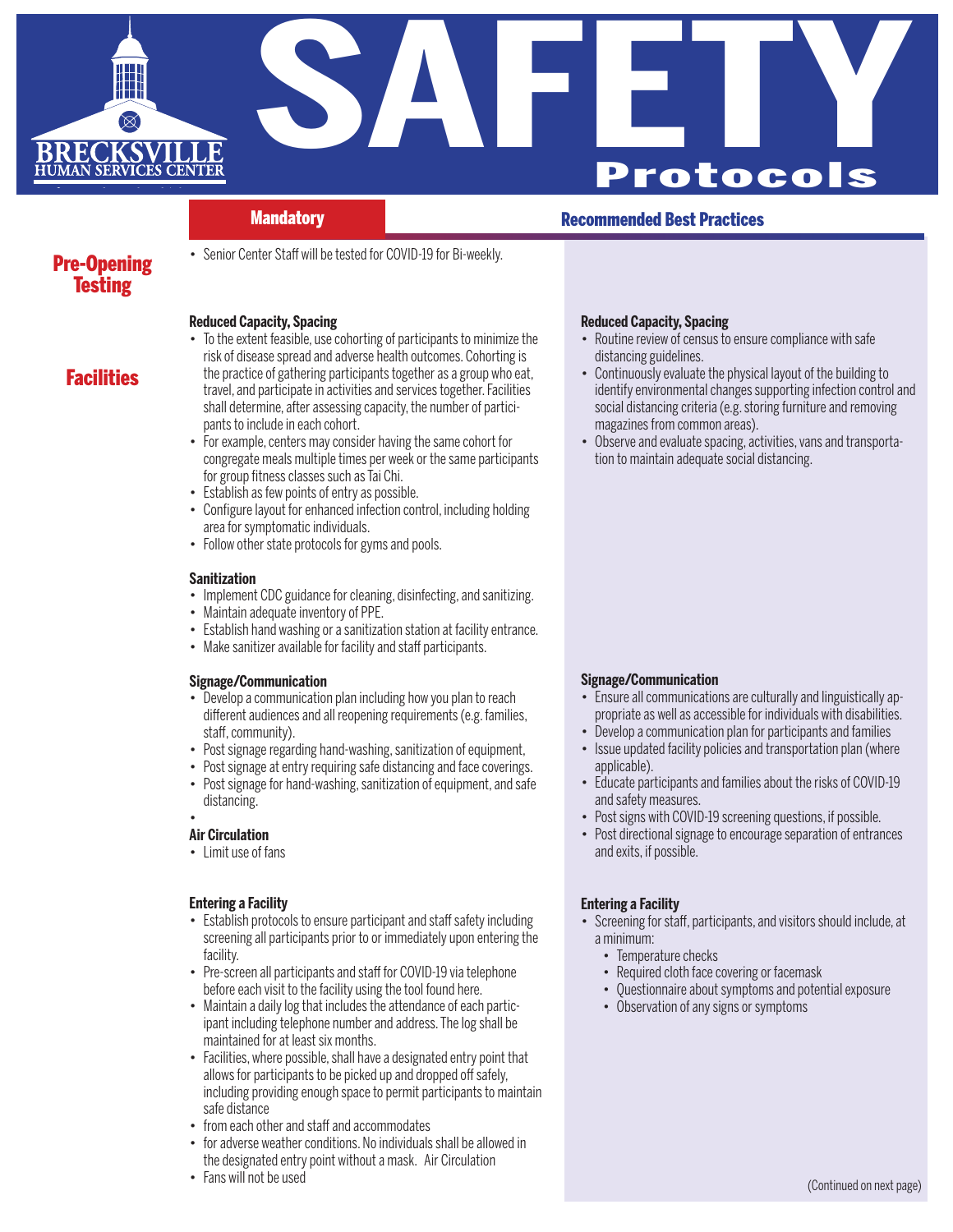- Establish appointments and sign-ups for activities ahead of time.
- Prohibit fields trips, excursions, and large group events.
- Cancel activities if there is no ability to social distance.
- Encourage outdoor activities (i.e. classes, etc.) as appropriate and participants can safely join.
- Follow state COVID-19 protocols for outdoor sports such as pickleball, bocce ball, shuffleboard, tennis, etc.
- Require arrival to group activities no more than 10 minutes before start time.
- Alter schedules to reduce contact (e.g., stagger meal, activity, arrival/departure times).
- Maintain and, in some cases, enhance virtual options to conduct group activities (music, games, socialization)
- Examples include FaceTime, Skype, and Zoom
- **CHILD Mandatory**<br> **CHILD CARE Manufatory**<br>
Sish appointments and sign-ups for activities ahead of time.<br>
Sit fields trips, excursions, and large group events.<br>
Plactivities if there is no ability to social distance.<br>
Plac • Create activity packs for participants to work independently or in a socially distanced group.

## **Congregate Activities**

- - For the purpose of the Order, staff includes volunteers.

### • Train staff on:

- Infection control
- Appropriate use of PPE and hand sanitizer
- Spacing/social distancing
- Sanitizing surfaces
- New facility procedures for COVID-19
- **Employees**
- Other CDC recommended topics:
	- www.train.org/cdctrain/welcome
	- Train personnel necessary for the operations of the facilities which include, but may not be limited to, staff, contracted and emergency healthcare providers, and contractors conducting critical on-site maintenance.
	- If possible, participants should be assigned the same aide throughout the day.
	- Require direct administrative staff who do not need to be physically present in the center to stay at home and work remotely.
- Require staff to wear face coverings except for one of the following reasons:
	- Facial coverings in the work setting are prohibited by law or regulation.
	- Facial coverings are in violation of documented industry standards.
	- Facial coverings are not advisable for health reasons.
	- Facial coverings are in violation of the business' documented safety policies.
	- Facial coverings are not required when the employee/volunteer works alone in an assigned work area.
	- There is a functional (practical) reason for an employee/volunteer not to wear a facial covering in the workplace
- Routinely review CDC training and other state training resources to identify updated and or new training materials and opportunities.
- Assess staff readiness including social and emotional support.
- Adjust appropriate staffing levels including contingency plans for staff absences due to COVID-19.